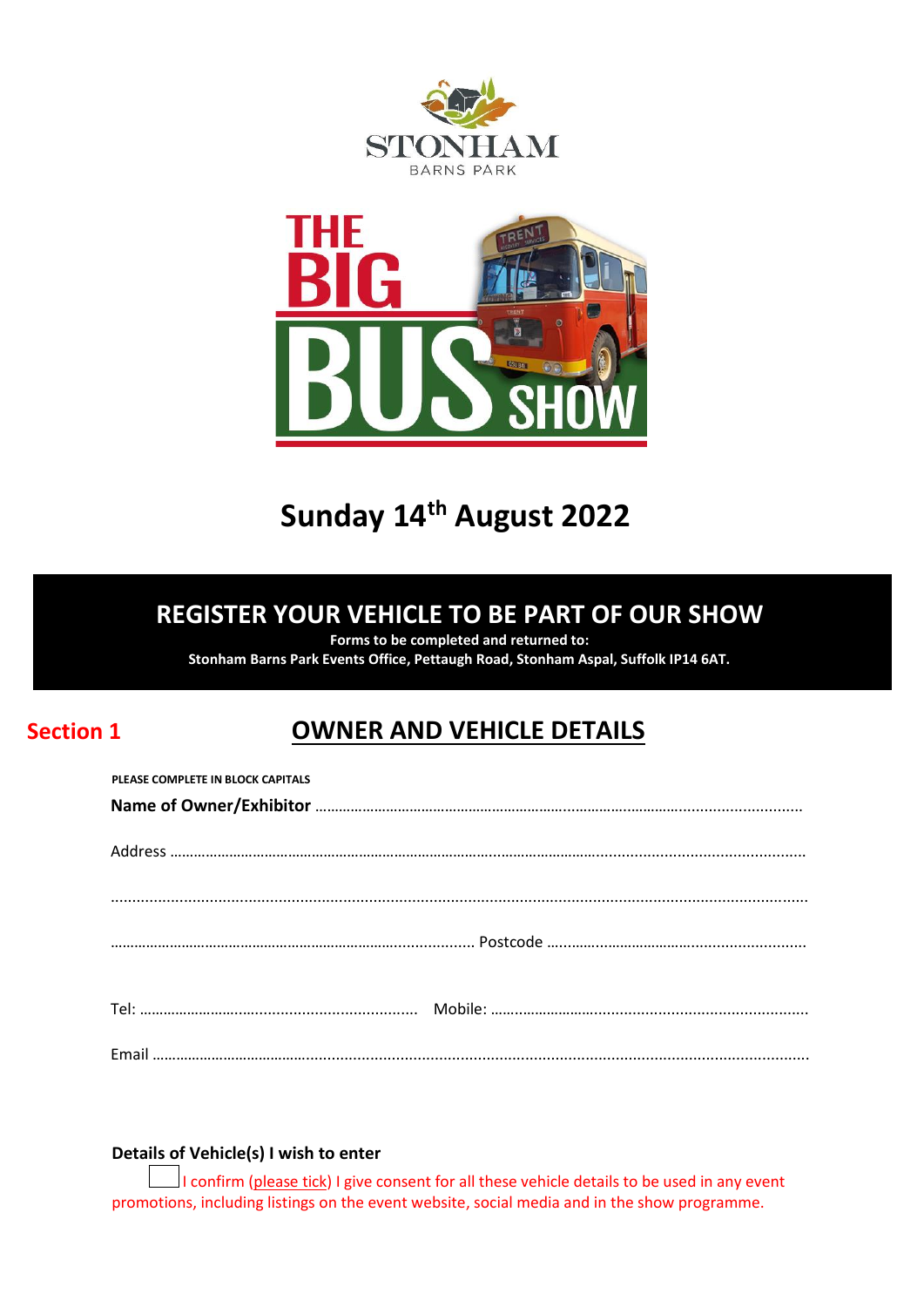Type of vehicle (bus/coach/minibus/recovery) ………………………………………………………….................................................... Year Built/Registered ……………………………………………………………………………………....................................... Vehicle Description ………………………………………………………………………………………………………....................... Reg No. …………………………………………..................... Fleet No. ………………………………………….................... Livery/Operator ………………………………………………………………………………………….......................................... *Please give any history of the vehicle on a separate piece of paper. If you have a photograph (non-returnable) that we can use for publicity purposes, please enclose/attach. Marked vehicle 1*  Type of vehicle (bus/coach/minibus/recovery) ………………………………………………………….................................................... Year Built/Registered ……………………………………………………………………………………....................................... Vehicle Description ………………………………………………………………………………………………………....................... Reg No. …………………………………………...................... Fleet No. …………………………………………................... Livery/Operator ………………………………………………………………………………………….......................................... *Please give any history of the vehicle on a separate piece of paper. If you have a photograph (non-returnable) that we can use for publicity purposes, please enclose/attach. Marked vehicle 2*  Type of vehicle (bus/coach/minibus/recovery) ………………………………………………………….................................................... Year Built/Registered ……………………………………………………………………………………....................................... Vehicle Description ………………………………………………………………………………………………………....................... Reg No. …………………………………………...................... Fleet No. …………………………………………................... Livery/Operator ………………………………………………………………………………………….......................................... *Please give any history of the vehicle on a separate piece of paper. If you have a photograph (non-returnable) that we can use for publicity purposes, please enclose/attach. Marked vehicle 3*  Type of vehicle (bus/coach/minibus/recovery) …………………………………………………………....................................................... Year Built/Registered …………………………………………………………………………………….......................................... Vehicle Description ……………………………………………………………………………………………………….......................... Reg No. …………………………………………...................... Fleet No. …………………………………………...................... Livery/Operator …………………………………………………………………………………………............................................. *Please give any history of the vehicle on a separate piece of paper. If you have a photograph (non-returnable) that we can use for publicity purposes, please enclose/attach. Marked vehicle 4*  **Vehicle 1. Vehicle 2. Vehicle 3. Vehicle 4.**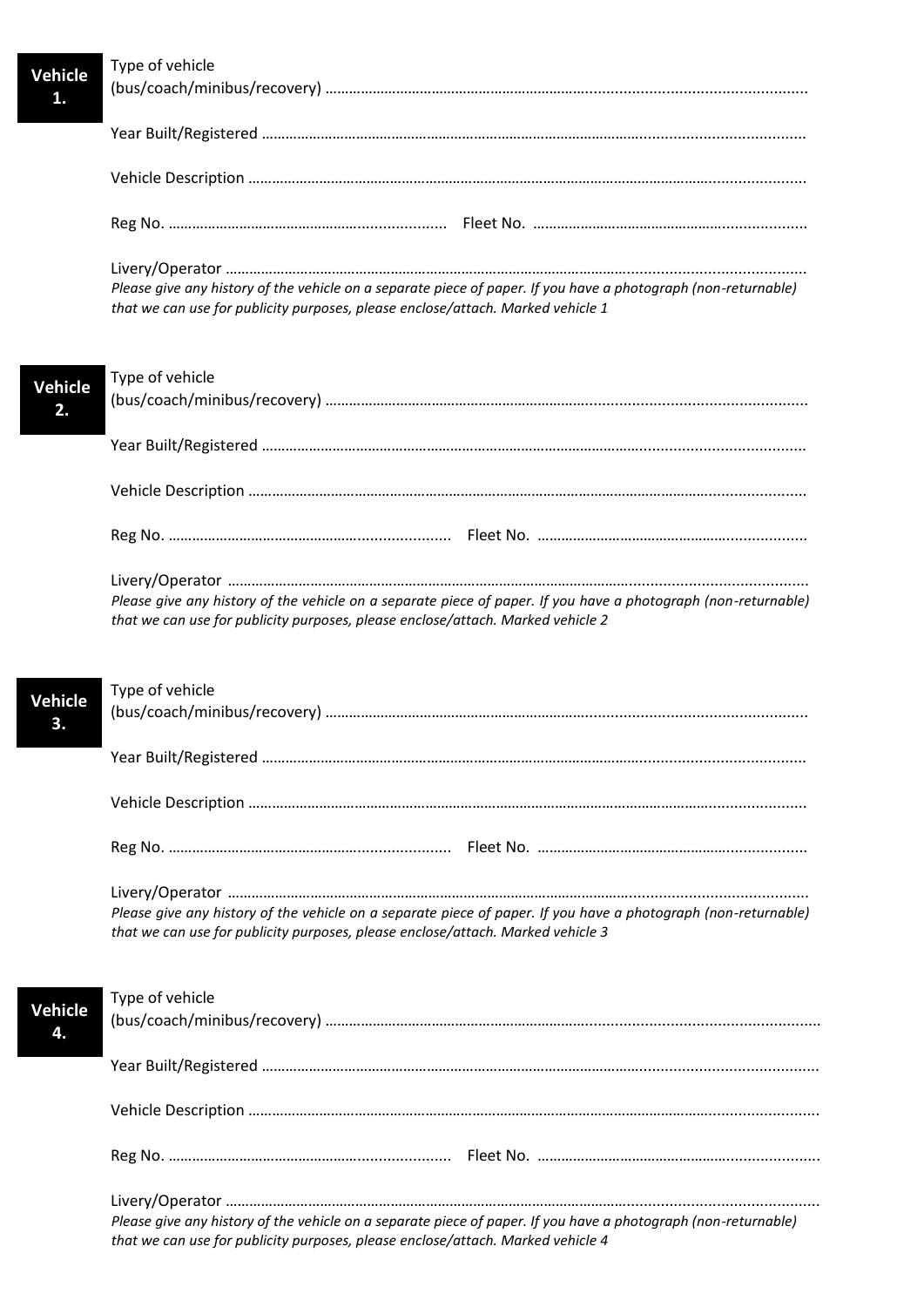### **Section 2**

## **Passes Request form**

Passes to the event are based upon number of vehicles exhibited. For each vehicle you exhibit you will be entitled to free admission for the driver and up to three passengers who will be issued with wristbands.

Additional passengers are £7.00 per person which can be booked in advanced or on the gate. Any passengers arriving without a wristband will need to pay full price at the gate.

Each entry will be sent one numbered vehicle card per vehicle listed on the exhibit form. Please display this card in the vehicle windscreen on arrival at the event, in a position clearly visible to stewards.

**Please return form to: Stonham Barns Park Events Office, Pettaugh Road, Stonham Aspal, Suffolk, IP14 6AT or email events@stonhambarns.co.uk**

#### **PAYMENT METHODS**

Please indicate how many additional passengers @ £7 each …………………………………..

**Total amount due £** ...............................

BACS Transfer: Barclays Bank PLC. S/C 20-88-13 A/C no 40866903 Stonham Barns Ltd



 Credit/Debit card payments – please call 01449 711 111 and quote The Big Bus Show Exhibitor tickets, along with your name, vehicle registration number and amount due.



Post – send your completed forms with full payment to Stonham Barns Park Events Office, Pettaugh Road, Stonham Aspal, Suffolk, IP14 6AT – cheques payable to: Stonham Barns Ltd.

Signature................................................................................... Date............/........../.................